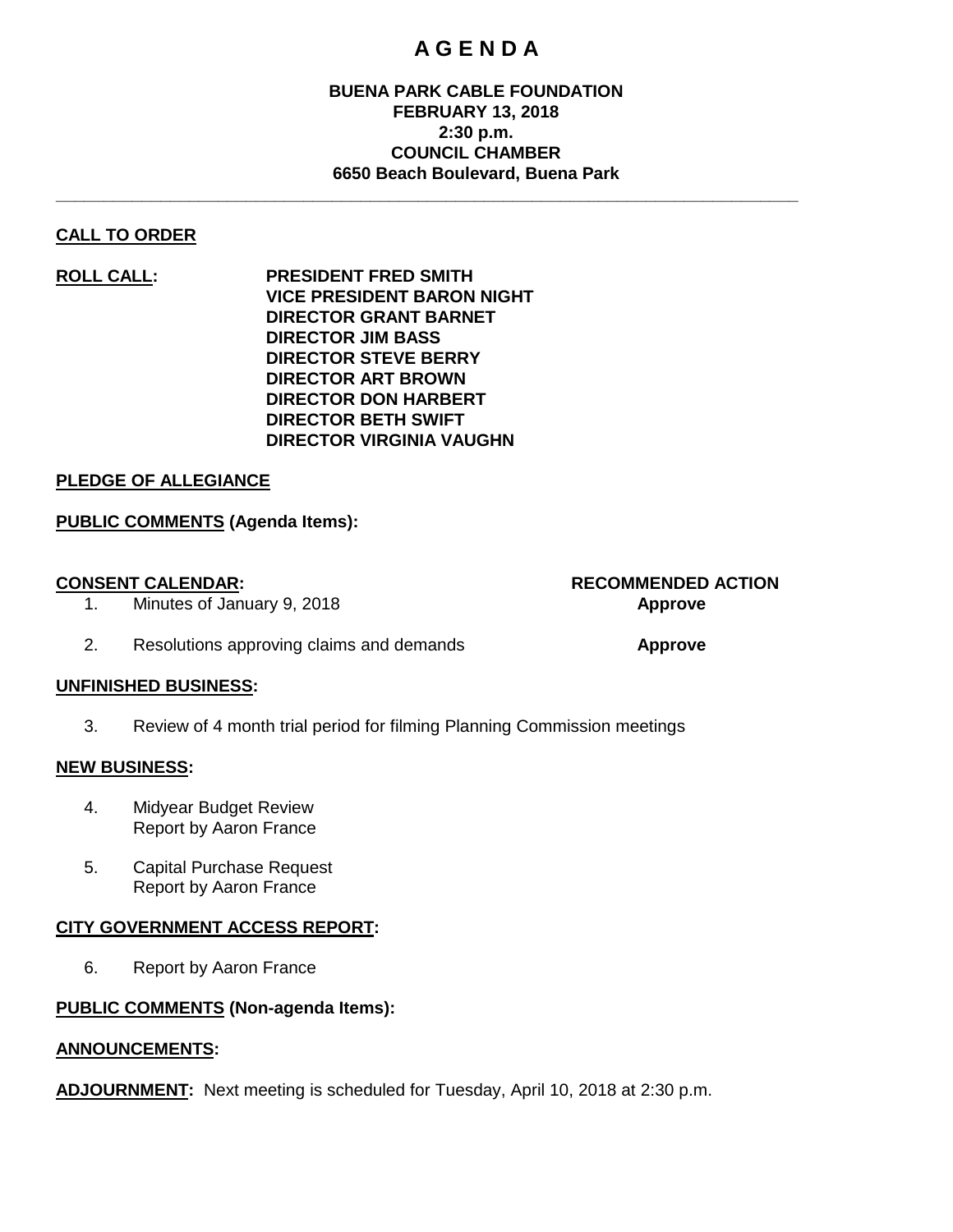#### **BUENA PARK CABLE FOUNDATION MINUTES OF MEETING January 9, 2018**

President Virginia Vaughn called the Buena Park Cable Foundation Meeting of January 9, 2018 to order at 2:32 p.m. in the Council Chamber, 6650 Beach Boulevard, Buena Park, California.

PRESENT: Bass, Brown (entered at 2:37 p.m.), Night, Smith, Swift and Vaughn ABSENT: Barnet, Berry and Harbert

#### **ALSO PRESENT:**

Aaron France, Deputy City Manager, Adrian Garcia, Accountant and Marsha Cook, Executive Assistant.

#### **PLEDGE OF ALLEGIANCE**

Aaron France led the Pledge of Allegiance to the flag.

#### **PUBLIC COMMENTS (Agenda Items):**

There were no public comments.

#### **CONSENT CALENDAR:**

#### **MINUTES OF October 10, 2017**

#### **RESOLUTION APPROVING CLAIMS AND DEMANDS**

| <b>MOTION:</b> | Swift/Smith to APPROVE the Consent Calendar. |
|----------------|----------------------------------------------|
| AYES:          | Bass, Brown, Night, Smith, Swift and Vaughn  |
| NOES:          | <b>None</b>                                  |
| ABSENT:        | Barnet, Berry, Brown and Harbert             |

#### **UNFINISHED BUSINESS**

Letter and ad from Buena Park Goes to College: Deputy City Manager Aaron France reviewed the thank you letter from Buena Park Goes to College and shared the Buena Park Cable Foundation ad for their Scholarship Program with members. Director Swift reported that she announced the scholarship program at the event.

#### **NEW BUSINESS**

#### **Election of 2018 Officers: Foundation Directors**

| Motion: | Brown/Vaughn moved the nomination of Director Fred Smith for President. |
|---------|-------------------------------------------------------------------------|
| Motion: | Swift/ moved the nomination of Director Baron Night for Vice President. |
| Motion: | Brown/Smith moved the nomination of Director Beth Swift for Secretary.  |
| Motion: | Night/ moved the nomination of Director Virginia Vaughn for Treasurer.  |
| AYES:   | Bass, Brown, Night, Smith, Swift and Vaughn                             |
| NOES:   | <b>None</b>                                                             |
| ABSENT: | Barnet, Berry and Harbert.                                              |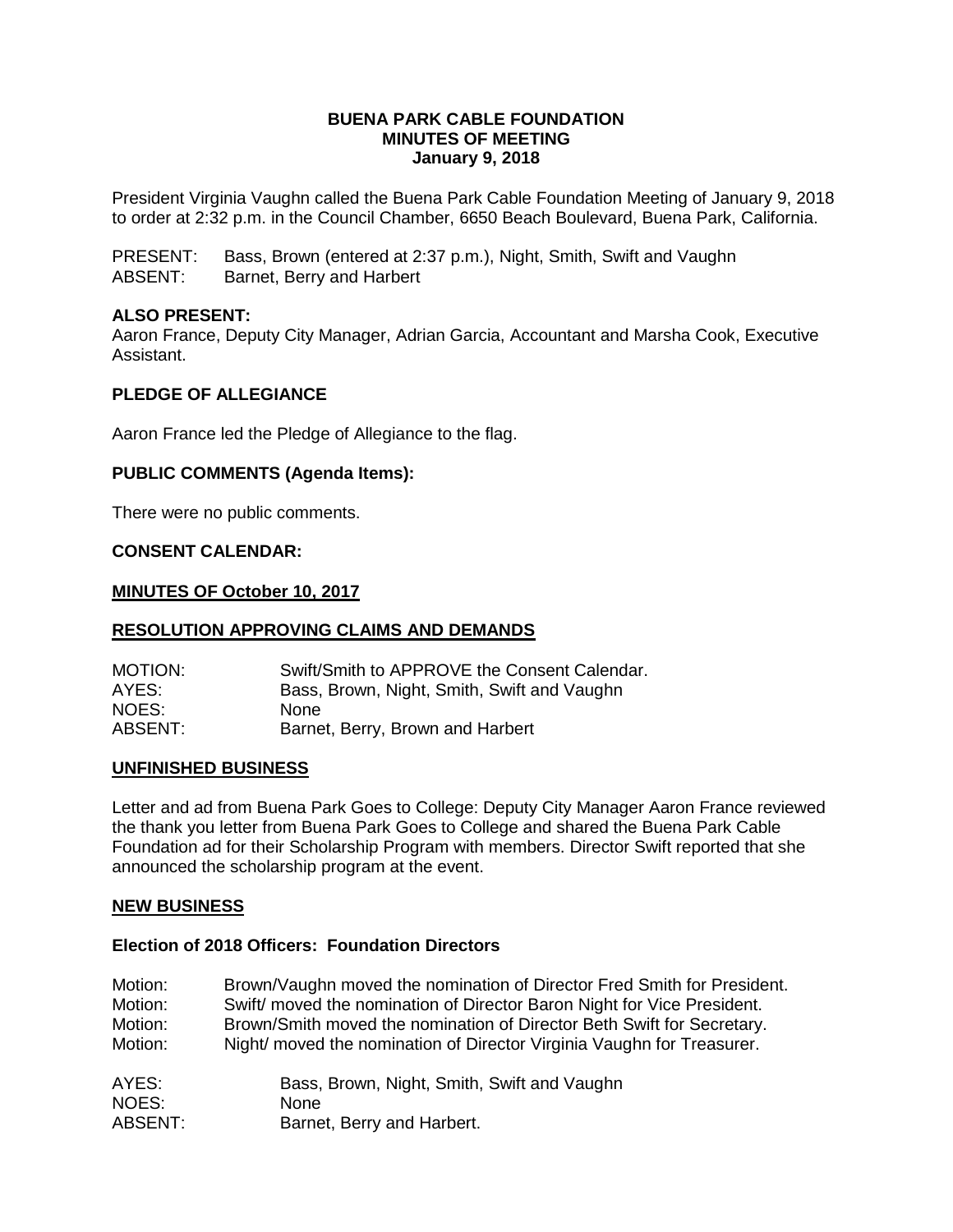BUENA PARK CABLE FOUNDATION January 9, 2018 PAGE 2

#### **Scholarship Sub-Committee**

The following members volunteered or were appointed to serve on the Scholarship Sub-Committee:

- Beth Swift
- Don Harbert
- Baron Night

AYES: Bass, Brown, Night, Smith, Swift and Vaughn NOES: None ABSENT: Barnet, Berry and Harbert

#### **2018 Director's Meeting Schedule**

Aaron France reviewed the meeting schedule for 2018. The schedule was accepted by consensus of the Directors present.

#### **CITY GOVERNMENT ACCESS REPORT**

Aaron France reported that BPTV is currently airing What's New In Two, City Council meetings, Tree Lighting and Toy Drive, Giving Buena Park for the Holidays, Crime Watch, the Mayor's Prayer Breakfast show, Planning Commission meetings, Buena Park Today Winter Edition, Adopt-a-Pet, and the Eng Family Bell Ringers (on Sunday only).

#### **PUBLIC COMMENTS (Non-agenda Items):**

There were no public comments.

#### **ANNOUNCEMENTS**

Deputy City Clerk Aaron France announced that Myrna Holmquist was out this week due to illness. Fred Smith suggested sending flowers. The Directors were asked if they could donate \$10 each, and Aaron France was directed to contact those absent.

#### **ADJOURNMENT**

There being no further business, the meeting was adjourned at 2:48 p.m. The next meeting is scheduled for February 13, 2017 at 2:30 p.m.

#### **ATTEST:**

Marsha Cook, Exec. Asst. The Smith, President

\_\_\_\_\_\_\_\_\_\_\_\_\_\_\_\_\_\_\_\_\_\_\_\_\_\_\_\_\_ \_\_\_\_\_\_\_\_\_\_\_\_\_\_\_\_\_\_\_\_\_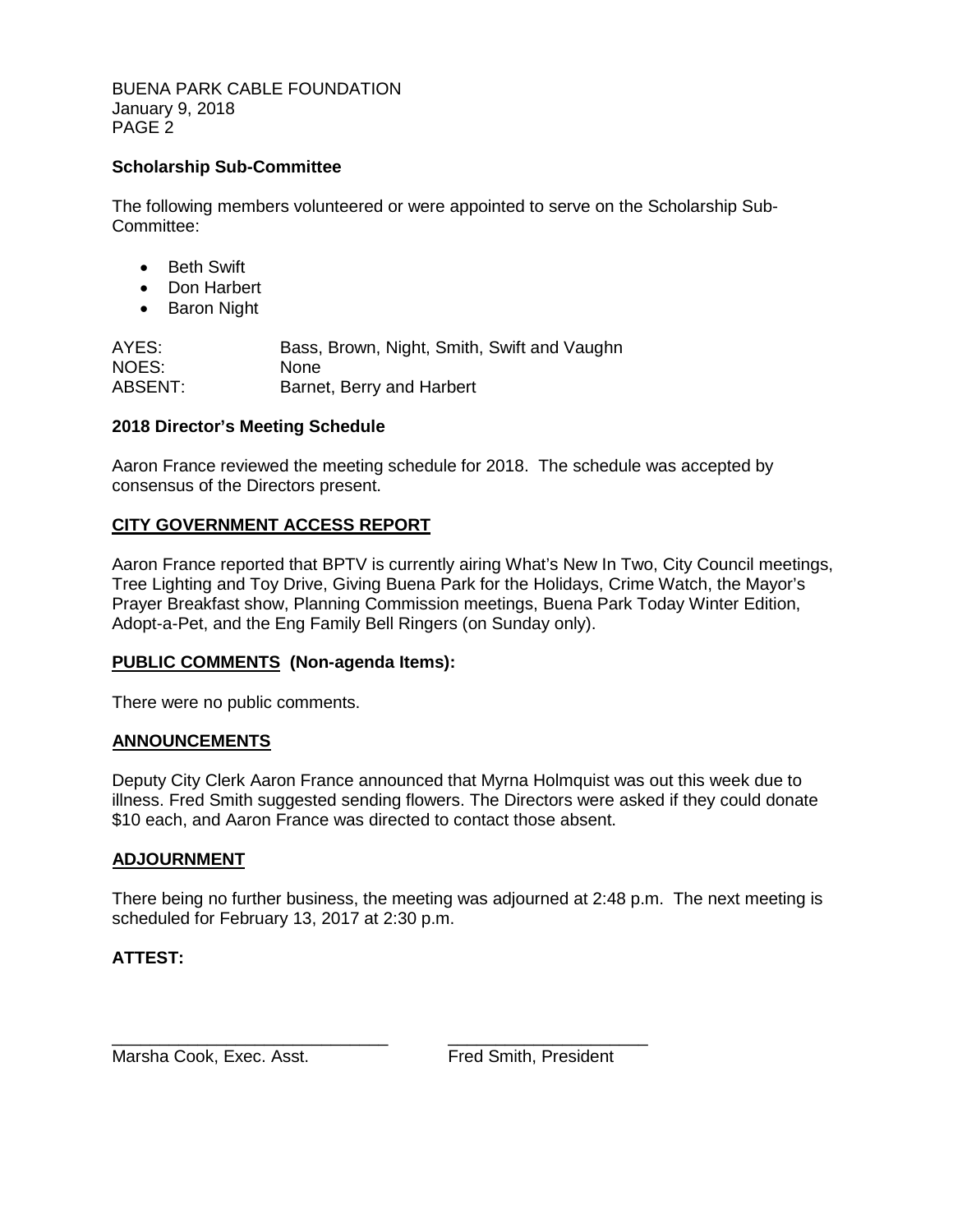#### **BUENA PARK FOUNDATION Income Statement January 31, 2018**

|                                         |                                    | <b>Current Year</b> |              |    |                  |                           | <b>Prior Year</b> |               |               |  |
|-----------------------------------------|------------------------------------|---------------------|--------------|----|------------------|---------------------------|-------------------|---------------|---------------|--|
|                                         |                                    | Actual<br>Variance- |              |    |                  | Actual                    |                   |               |               |  |
|                                         |                                    |                     |              |    | Period Ending    |                           | Favorable         |               | Period Ending |  |
|                                         |                                    | <b>Budget</b>       |              |    | January 31, 2018 | (Unfavorable)             |                   | June 30, 2017 |               |  |
|                                         |                                    |                     |              |    |                  |                           |                   |               |               |  |
| <b>REVENUES</b>                         |                                    |                     |              |    |                  |                           |                   |               |               |  |
| 3410 Investment Income                  |                                    | \$                  | 50.00        | \$ | 1.32             | \$                        | $(48.68)$ \$      |               | 83.34         |  |
| 3900 Miscellaneous Revenue              |                                    |                     |              |    |                  |                           |                   |               |               |  |
| 3951 Contribution from Time Warner/AT&T |                                    |                     | 100,000.00   |    | 27,126.48        |                           | (72, 873.52)      |               | 104,604.72    |  |
| <b>Total Revenues</b>                   |                                    |                     | \$100,050.00 | \$ | 27,127.80        | $\boldsymbol{\mathsf{S}}$ | (72, 922.20)      | \$            | 104,688.06    |  |
|                                         |                                    |                     |              |    |                  |                           |                   |               |               |  |
| <b>EXPENDITURES</b>                     |                                    |                     |              |    |                  |                           |                   |               |               |  |
| 5214 Taxes and Fees                     |                                    |                     | 100.00       |    | 61.00            |                           | 39.00             |               | 81.00         |  |
| 5219 Time Warner Video Services         |                                    |                     | 1,000.00     |    | 614.71           |                           | 385.29            |               | 1,019.52      |  |
| 5220 Government Access/City             |                                    |                     | 72,000.00    |    | 38,091.72        |                           | 33,908.28         |               | 83,797.32     |  |
| 5221 Government Access/Council          |                                    |                     | 6,000.00     |    | 2,760.00         |                           | 3,240.00          |               | 5,000.00      |  |
| 5223 Ministerial Series                 |                                    |                     | 3,300.00     |    | 275.00           |                           | 3,025.00          |               | 1,925.00      |  |
| 5225 Member Salaries                    |                                    |                     | 3,000.00     |    | 1,500.00         |                           | 1,500.00          |               | 3,300.00      |  |
| 5227 Misc Expenses/Add'l Programming    |                                    |                     | 2,500.00     |    | 125.00           |                           | 2,375.00          |               | 995.00        |  |
| 5230 Scholarships                       |                                    |                     | 10,000.00    |    |                  |                           | 10,000.00         |               | 4,000.00      |  |
| 5240 Professional Services              |                                    |                     | 1,600.00     |    |                  |                           | 1,600.00          |               | 1,582.00      |  |
| 5245 Accounting/Staff Services          |                                    |                     | 5,000.00     |    |                  |                           | 5,000.00          |               | 13,000.00     |  |
| 5250 Equipment Maintenance              |                                    |                     | 2,000.00     |    | 151.46           |                           | 1,848.54          |               | 1,548.85      |  |
| 5260 Equipment Replacement Fund         |                                    |                     | 3,500.00     |    |                  |                           | 3,500.00          |               | 1,115.00      |  |
| 5410 Stationery/Supplies                |                                    |                     | 250.00       |    |                  |                           | 250.00            |               | 67.58         |  |
| 5411 Printing                           |                                    |                     | 150.00       |    |                  |                           | 150.00            |               |               |  |
| 5420 Books/Dues/Subscriptions           |                                    |                     | 200.00       |    | 108.95           |                           | 91.05             |               | 80.00         |  |
| 5430 Postage                            |                                    |                     | 100.00       |    |                  |                           | 100.00            |               | 49.00         |  |
| 5840 Capital Outlay                     |                                    |                     | 2,000.00     |    |                  |                           | 2,000.00          |               | 2,000.00      |  |
| <b>Total Expenditures</b>               |                                    |                     | 112,700.00   |    | 43,687.84        |                           | 69,012.16         |               | 119,560.27    |  |
|                                         | Revenues Over (Under) Expenditures |                     | (12,650.00)  |    | (16, 560.04)     |                           | (3,910.04)        |               | (14, 872.21)  |  |
|                                         | Fund Balance, Beginning of Period  |                     | 28,401.58    |    | 28,401.58        |                           |                   |               | 43,273.79     |  |
| Fund Balance, End of Period             |                                    | \$                  | 15,751.58    | \$ | 11,841.54        | \$                        | (3,910.04)        |               | 28,401.58     |  |